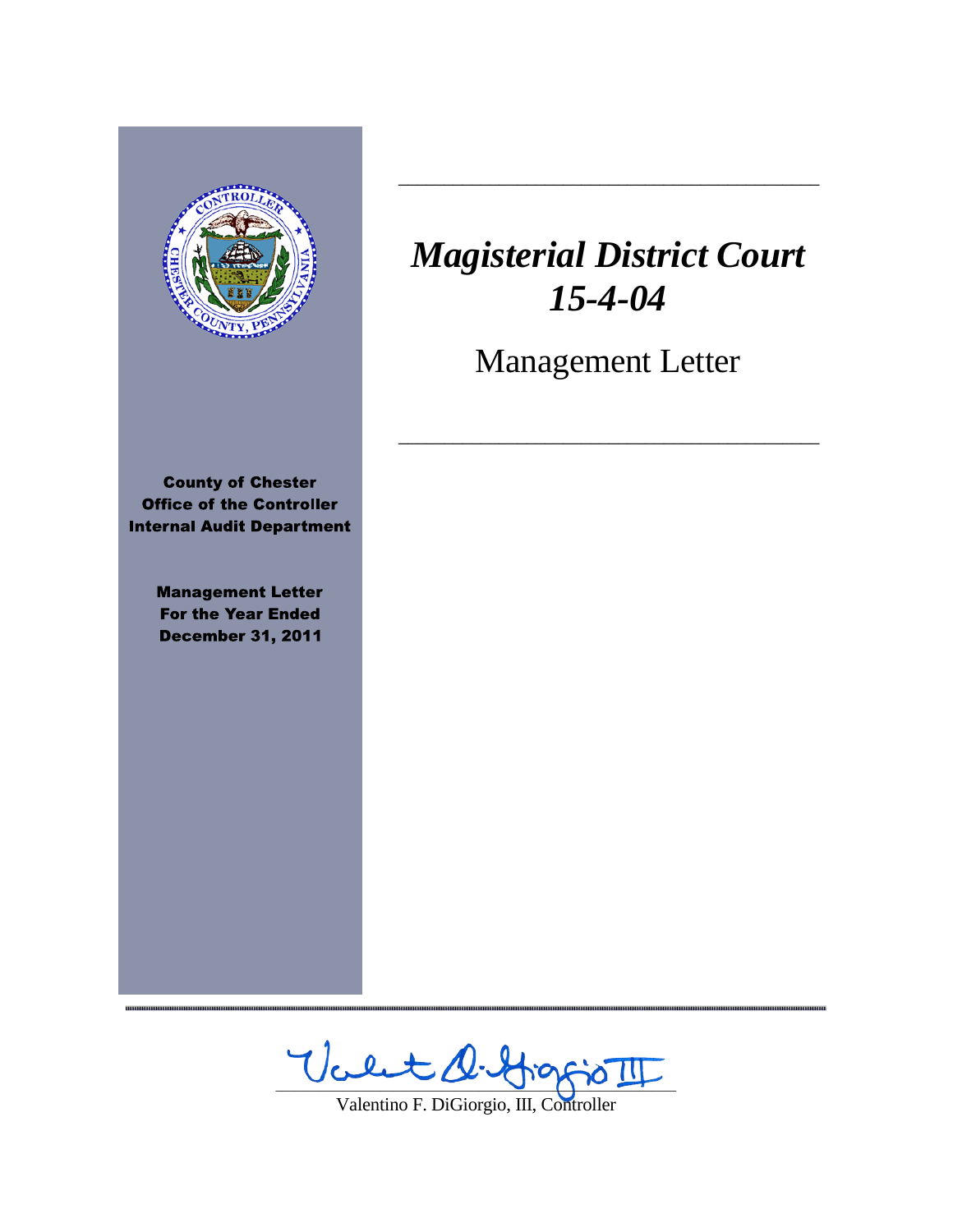# **To: Magisterial District Judge Matthew Seavey**

# *Introduction*

On December 11, 2012, Internal Audit completed an audit of Magisterial District Court 15-4-04 (*District Court*). Christian J. Kriza was the auditor-in-charge. Internal Audit is required by County Code to review district courts annually to ensure compliance with policies and procedures mandated by the Administrative Office of Pennsylvania Courts and/or District Justice Administration and to assess their overall internal control structure. The scope of our audit included a review of the following:

- Cash and Petty Cash
- Undisbursed Funds
- Cash Receipts
- Manual Receipts
- Cash Disbursements
- Voided Transactions
- Overall Compliance

We conducted our audit in accordance with generally accepted auditing standards and standards applicable to financial audits contained in *Government Auditing Standards* published by the Comptroller of the United States. We have also issued our Independent Auditor's Report on Internal Control over Financial Reporting and on Compliance and Other Matters concurrent with this management letter. Disclosures and other information in that Report (also dated December 11, 2012) should be considered in conjunction with this management letter.

# *Executive Summary*

The management and staff of the *District Court* are, in all material respects, in compliance with policies and procedures set forth by the Administrative Office of Pennsylvania Courts and directives imposed by District Justice Administration. Internal Audit noted no significant deficiencies or material weaknesses in the overall internal control structure.

Internal Audit did, however, note several matters of a lesser significance involving internal controls and compliance with policies and procedures. These matters have all been included within this management letter. Based on Internal Audit's testing and observations, it is our opinion that these deficiencies are not the result of negligence or deliberate misconduct, but are instead the consequence of one or more of the following:

- Oversight
- Human error

We want to thank the management and staff of the *District Court* for their cooperation and assistance during the course of this audit. We have provided herein a copy of our "Audit Findings and Recommendations" for your review and comment.

Please feel free to contact our office at (610) 344-5906 should you have any questions or concerns.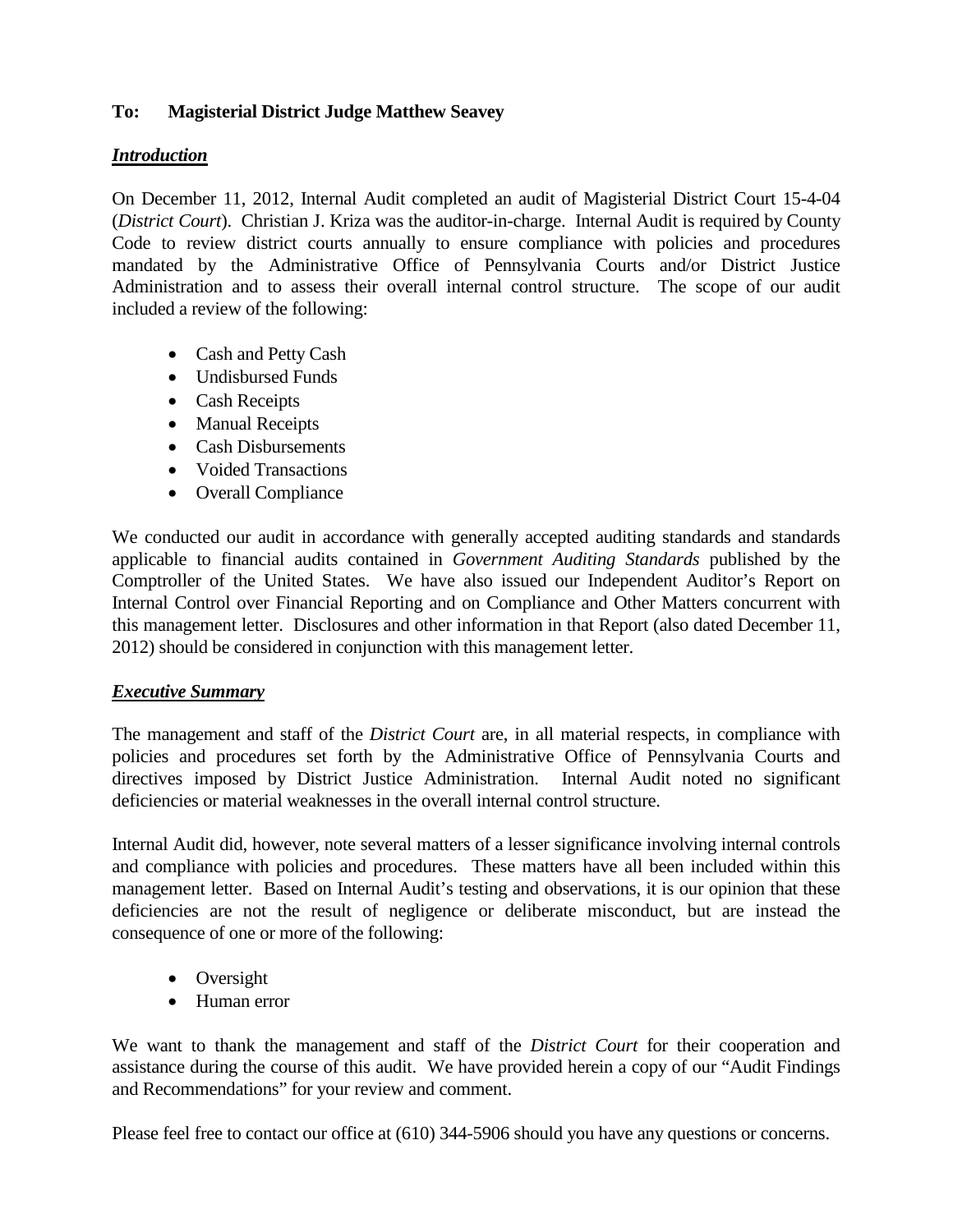# **COUNTY OF CHESTER**

# **MAGISTERIAL DISTRICT COURT 15-4-04**

# **FINDINGS AND RECOMMENDATIONS**

## **FOR THE YEAR ENDED DECEMBER 31, 2011**

#### **COMPLIANCE WITH POLICIES AND PROCEDURES**

In order to test compliance with all applicable policies and procedures, Internal Audit selected a statistical sample of 25 case files out of a total population of 6,403 case files created in 2011. In addition, we performed other related tests of cash receipts, cash disbursements, manual receipts, undisbursed funds, and voided transactions. Sample size for the tested areas was determined through a risk assessment analysis based on the results of the *District Court's* prior year audit and current year caseload. We believe the results of our tests are representative of the entire population on the basis of accepted audit sampling principles.

Finding 1: Undisbursed Funds

Internal Audit noted the following:

In one (1) instance, funds were not disbursed/applied in a timely manner.

#### Recommendation

Internal Audit recommends that *District Court* management re-emphasize to the staff the importance of disbursing/applying funds as soon as allowable on cases which have been adjudicated and/or closed. To this end, the Undisbursed Funds Report should be reviewed/ monitored on a monthly basis.

#### *Auditee Response*

*District Court management concurs with the finding and recommendation.*

Finding 2: Cash Disbursements

Internal Audit noted the following:

In one (1) instance, a "check run" was incorrectly processed and went undetected until the month end reconciliation process. The system check information did not match the physical check information, causing the inability to properly reconcile the checks.

#### Recommendation

Internal Audit recommends that the *District Court* employee printing checks pay closer attention to ensure that physical checks are in order and that the system information matches. If they do not, the checks should be voided, properly canceled, and re-issued.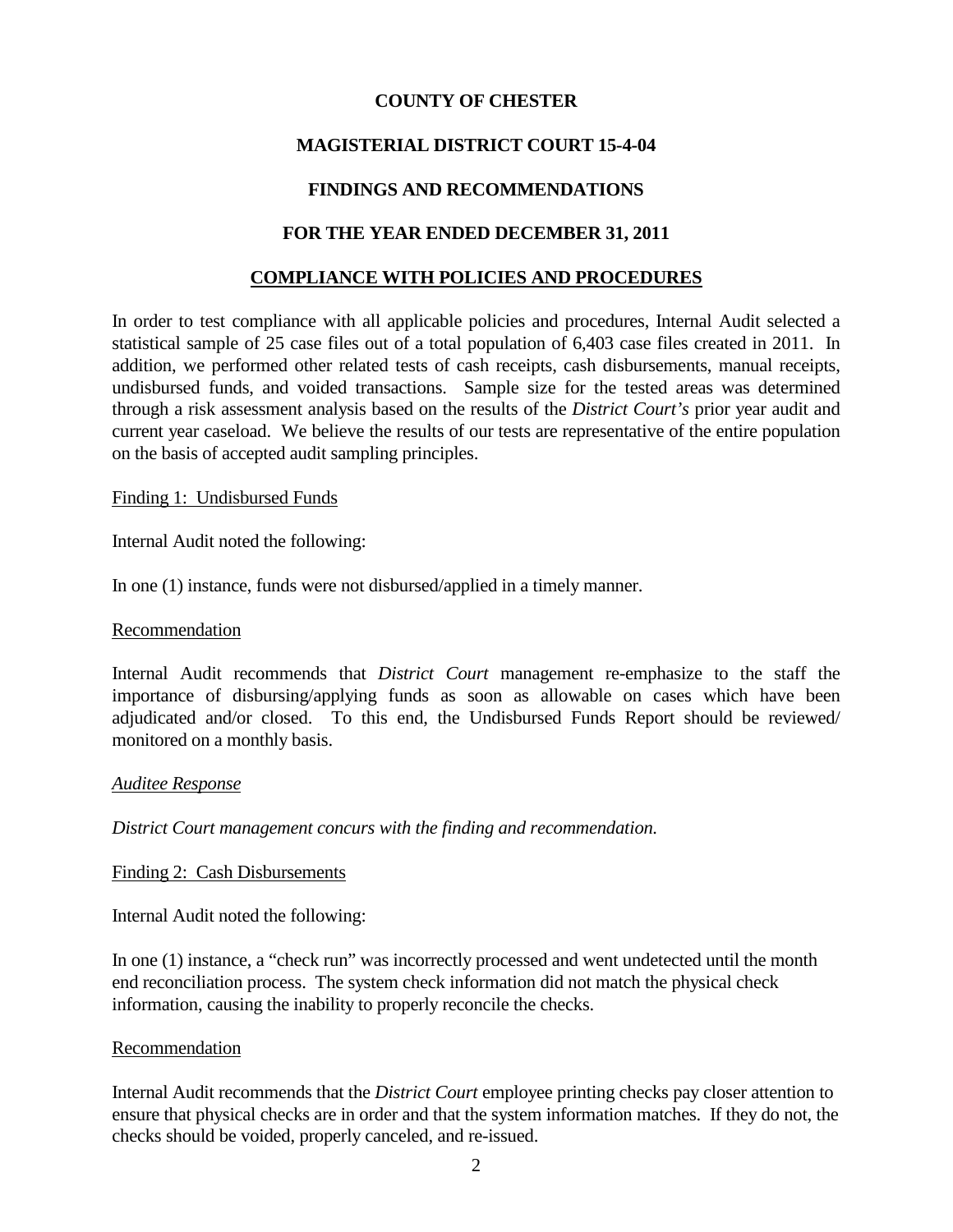#### **COUNTY OF CHESTER**

# **MAGISTERIAL DISTRICT COURT 15-4-04**

# **FINDINGS AND RECOMMENDATIONS**

#### **FOR THE YEAR ENDED DECEMBER 31, 2011**

#### **COMPLIANCE WITH POLICIES AND PROCEDURES**

#### Finding 2: Cash Disbursements (continued)

#### *Auditee Response*

*District Court management concurs with the finding and recommendation.*

#### Finding 3 Voided Disbursements

Internal Audit noted the following:

In eight (8) instances, a check was not voided in a timely manner.

#### Recommendation

Internal Audit recommends that *District Court* management exercise greater care to ensure outstanding checks are voided after 120 days.

#### *Auditee Response*

*District Court management concurs with the finding and recommendation.*

#### Finding 4: Compliance Testing

Internal Audit noted the following:

• In one (1) instance, a non-criminal warrant was not recalled within 60 days of being issued.

#### Recommendation

Internal Audit recommends that the *District Court* staff adhere to AOPC policies, procedures and recommendations. All warrants should be recalled within 60 days, 30 days if they are criminal.

#### *Auditee Response*

*District Court management concurs with the finding and recommendation.*